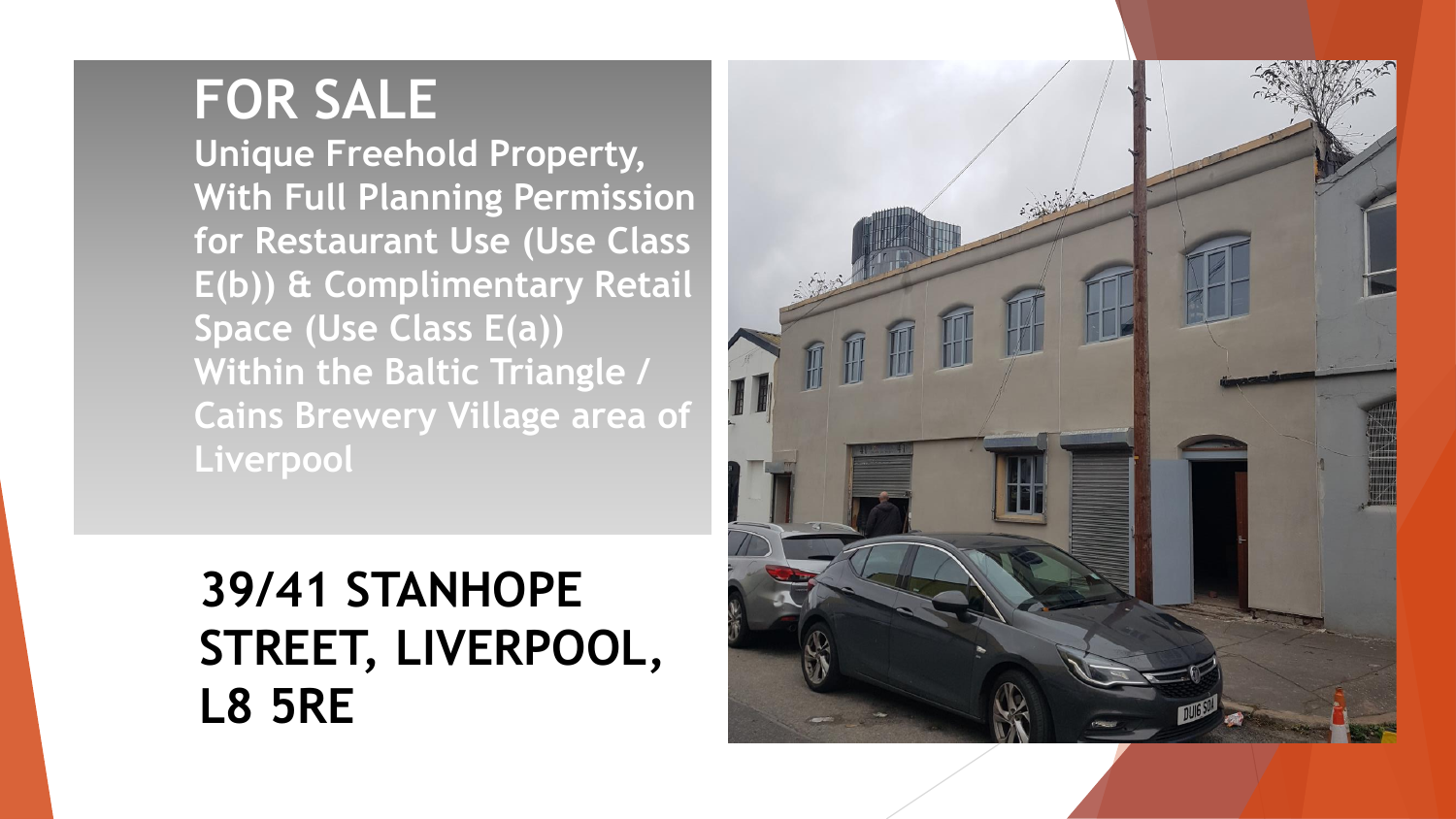

#### LOCATION

The property is located within the Cains Brewery Village / Baltic Triangle area of Liverpool City Centre, in close proximity to the Liverpool Waterfront, the retail core of the city centre, Ropewalks and the Knowledge Quarter.

The area has undergone a radical regeneration over the past decade, driven by the Creative Industries sector, which has resulted in the eclectic mix of occupiers and uses evidenced as at todays date. Adjacent occupiers include H1780 Tap & Still Brewery, the Baltic Bakehouse and Eyre & Ellison, whilst within the wider vicinity Baltic Creative, Camp & Furnace, McDonalds and KFC are in occupation.

There are a number of commercial, residential, student and hotel developments either under construction or constructed within the immediate vicinity of the subject site.

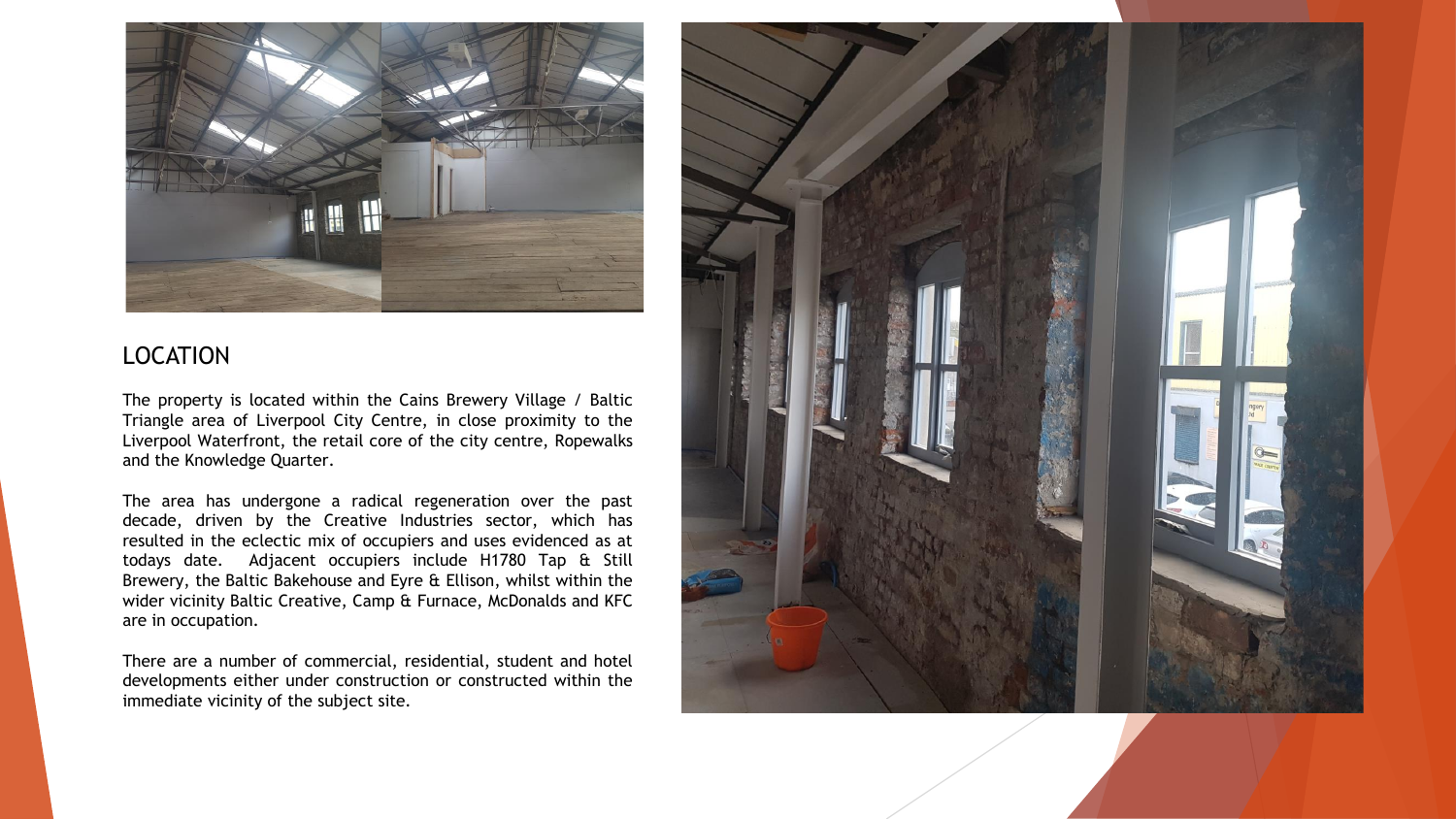

#### DESCRIPTION

The property comprises a traditional 2 storey brick construction former warehouse facility set beneath a pitched trussed roof structure. The building has rendered brick elevations, a profile clad roof and a roller shutter loading door directly onto the Stanhope Street thoroughfare.

#### FLOOR AREA

The property comprises the following floor area on a gross internal basis:-

| Ground floor: | $2,562$ sq.ft. | (238 sq.m)           |
|---------------|----------------|----------------------|
| First floor:  | 2,562 sq.ft.   | (238 sq.m)           |
| Total GIA:    | $5,124$ sq.ft. | $(476 \text{ sq.m})$ |